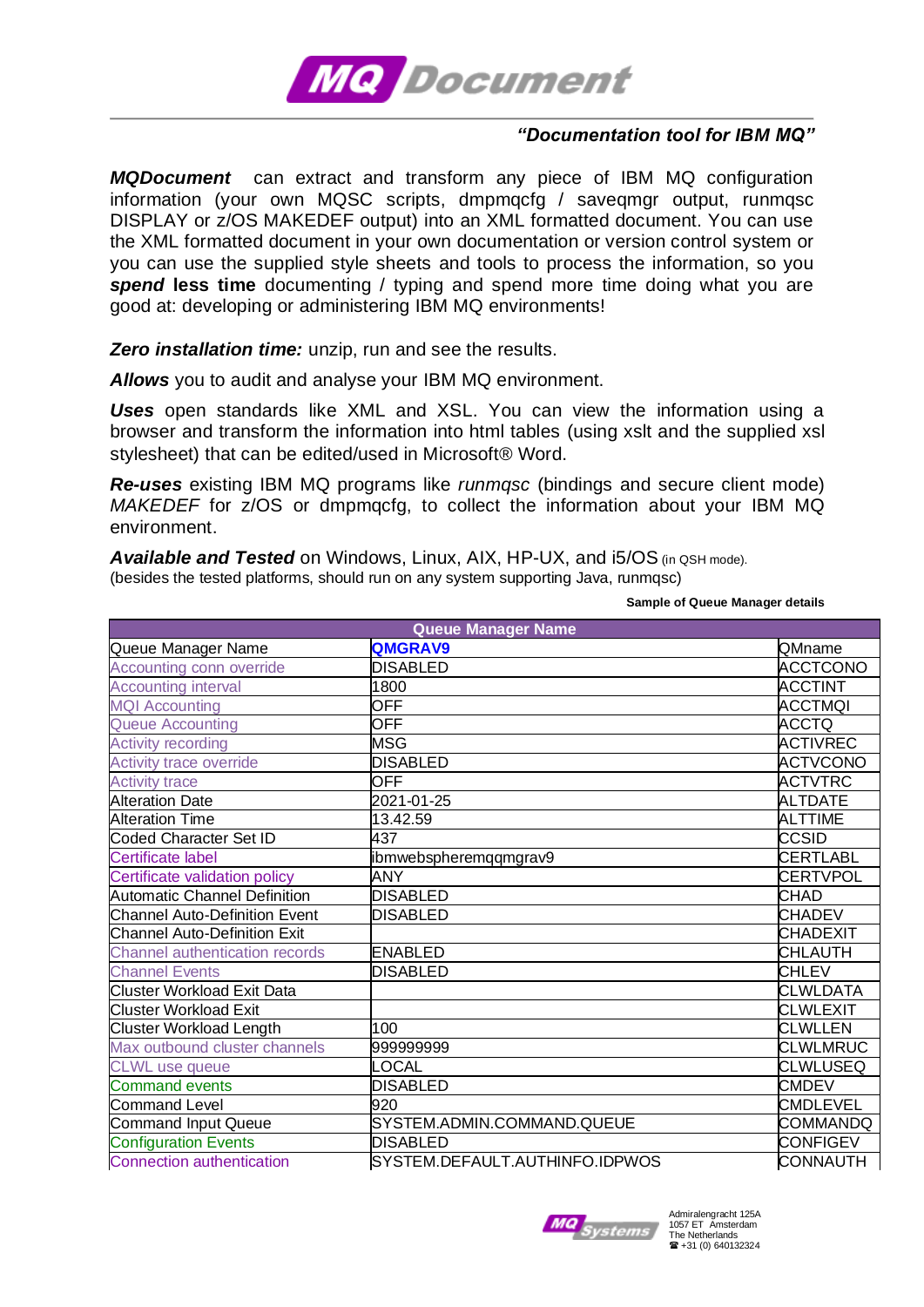

|                            |                                           |                                      |                              | "Documentation tool for IBM MQ" |        |        |        |              |              |                |                |                           |                                    |        |        |                   |  |  |
|----------------------------|-------------------------------------------|--------------------------------------|------------------------------|---------------------------------|--------|--------|--------|--------------|--------------|----------------|----------------|---------------------------|------------------------------------|--------|--------|-------------------|--|--|
| <b>Creation Date</b>       |                                           | 2022-01-25                           |                              |                                 |        |        |        |              |              |                |                |                           | <b>CRDATE</b>                      |        |        |                   |  |  |
| <b>Creation Time</b>       |                                           | 13.42.59                             |                              |                                 |        |        |        |              |              |                |                |                           | <b>CRTIME</b>                      |        |        |                   |  |  |
|                            | Default cluster transmission queue        | <b>SCTQ</b>                          |                              |                                 |        |        |        |              |              |                |                |                           | <b>DEFCLXQ</b>                     |        |        |                   |  |  |
|                            | <b>Default Transmission Queue</b>         |                                      |                              |                                 |        |        |        |              |              |                |                |                           | <b>DEFXMITQ</b>                    |        |        |                   |  |  |
| <b>Description</b>         |                                           |                                      |                              |                                 |        |        |        |              |              |                |                |                           | <b>DESCR</b>                       |        |        |                   |  |  |
| Inhibit Events             |                                           | <b>DISABLED</b>                      |                              |                                 |        |        |        |              |              |                |                |                           | <b>INHIBTEV</b>                    |        |        |                   |  |  |
| IP address version         |                                           | IPV4                                 |                              |                                 |        |        |        |              |              |                |                |                           | <b>IPADDRV</b>                     |        |        |                   |  |  |
| <b>Logger Events</b>       |                                           | <b>DISABLED</b>                      |                              |                                 |        |        |        |              |              |                |                |                           | LOGGEREV                           |        |        |                   |  |  |
|                            | <b>Messsage Mark Browse Interval</b>      | 5000                                 |                              |                                 |        |        |        |              |              |                |                |                           | <b>MARKINT</b>                     |        |        |                   |  |  |
|                            | Maximum Open Handles                      | 256                                  |                              |                                 |        |        |        |              |              |                |                |                           | <b>MAXHANDS</b>                    |        |        |                   |  |  |
|                            | Maximum Message Length                    | 4194304                              |                              |                                 |        |        |        |              |              |                |                |                           | <b>MAXMSGL</b>                     |        |        |                   |  |  |
|                            | <b>Maximum Properties Length</b>          | <b>NOLIMIT</b>                       |                              |                                 |        |        |        |              |              |                |                |                           | <b>MAXPROPL</b>                    |        |        |                   |  |  |
|                            | Maximum Uncommitted Messages              | 10000                                |                              |                                 |        |        |        |              |              |                |                |                           |                                    |        |        |                   |  |  |
|                            | <b>Auto CLUSSDR monitoring</b>            | <b>QMGR</b>                          |                              |                                 |        |        |        |              |              |                |                |                           | <b>MAXUMSGS</b><br><b>MONACLS</b>  |        |        |                   |  |  |
| <b>Channel monitoring</b>  |                                           | <b>OFF</b>                           |                              |                                 |        |        |        |              |              |                |                |                           | <b>MONCHL</b>                      |        |        |                   |  |  |
| Queue monitoring           |                                           | <b>OFF</b>                           |                              |                                 |        |        |        |              |              |                |                |                           | <b>MONQ</b>                        |        |        |                   |  |  |
| Parent                     |                                           |                                      |                              |                                 |        |        |        |              |              |                |                |                           | <b>PARENT</b>                      |        |        |                   |  |  |
| Platform                   |                                           | <b>WINDOWSNT</b>                     |                              |                                 |        |        |        |              |              |                |                |                           |                                    |        |        |                   |  |  |
|                            | <b>Publish/Subscribe clustering</b>       | <b>ENABLED</b>                       |                              |                                 |        |        |        |              |              |                |                |                           | <b>PLATFORM</b>                    |        |        |                   |  |  |
|                            | <b>Publish/Subscribe Mode</b>             | <b>ENABLED</b>                       |                              |                                 |        |        |        |              |              |                |                |                           | <b>PSCLUS</b>                      |        |        |                   |  |  |
|                            |                                           |                                      |                              |                                 |        |        |        |              |              |                |                |                           | <b>PSMODE</b>                      |        |        |                   |  |  |
|                            | Undelivered NonPers Input Message DISCARD |                                      |                              |                                 |        |        |        |              |              |                |                | <b>PSNPMSG</b>            |                                    |        |        |                   |  |  |
|                            | <b>Undelivered NonPers Response</b>       | <b>NORMAL</b>                        |                              |                                 |        |        |        |              |              |                |                |                           | <b>PSNPRES</b>                     |        |        |                   |  |  |
|                            | <b>Message Retry Count</b>                | 5                                    |                              |                                 |        |        |        |              |              |                |                |                           | <b>PSRTYCNT</b><br><b>PSSYNCPT</b> |        |        |                   |  |  |
|                            | <b>Publish/Subscribe Syncpoint</b>        | <b>IFPER</b>                         |                              |                                 |        |        |        |              |              |                |                |                           |                                    |        |        |                   |  |  |
|                            | Queue Manager Identifier                  | QMGRAV9_2021-01-25_13.42.59          |                              |                                 |        |        |        |              |              |                |                |                           | QMID<br><b>REMOTEEV</b>            |        |        |                   |  |  |
| <b>Remote Events</b>       |                                           | <b>DISABLED</b>                      |                              |                                 |        |        |        |              |              |                |                |                           |                                    |        |        |                   |  |  |
| <b>Repository Name</b>     |                                           |                                      |                              |                                 |        |        |        |              |              |                |                |                           | <b>REPOS</b>                       |        |        |                   |  |  |
|                            | <b>Reverse DNS lookup</b>                 | <b>ENABLED</b>                       |                              |                                 |        |        |        |              |              |                |                |                           | <b>REVDNS</b>                      |        |        |                   |  |  |
|                            | Trace route recording                     | <b>MSG</b>                           |                              |                                 |        |        |        |              |              |                |                |                           | <b>ROUTEREC</b>                    |        |        |                   |  |  |
| Channel init control       |                                           | QMGR                                 |                              |                                 |        |        |        |              |              |                |                |                           | SCHINIT                            |        |        |                   |  |  |
|                            | Command server control                    | <b>QMGR</b>                          |                              |                                 |        |        |        |              |              |                |                |                           | <b>SCMDSERV</b>                    |        |        |                   |  |  |
|                            | Security policy capability                | <b>ENABLED</b>                       |                              |                                 |        |        |        |              |              |                |                |                           | <b>SPLCAP</b>                      |        |        |                   |  |  |
| <b>SSL Events</b>          |                                           | <b>DISABLED</b>                      |                              |                                 |        |        |        |              |              |                |                |                           | <b>SSLEV</b>                       |        |        |                   |  |  |
| <b>SSL FIPS required</b>   |                                           | <b>NO</b>                            |                              |                                 |        |        |        |              |              |                |                |                           | <b>SSLFIPS</b>                     |        |        |                   |  |  |
| <b>SSL Key Repository</b>  |                                           | C:\Data\IBM\MQ\qmgrs\QMGRAV9\ssl\key |                              |                                 |        |        |        |              |              |                |                |                           | <b>SSLKEYR</b>                     |        |        |                   |  |  |
| <b>SSL Reset Count</b>     |                                           |                                      |                              |                                 |        |        |        |              |              |                |                |                           | <b>SSLRKEYC</b>                    |        |        |                   |  |  |
|                            | <b>Auto CLUSSDR Statistics</b>            | QMGR                                 |                              |                                 |        |        |        |              |              |                |                |                           | <b>STATACLS</b>                    |        |        |                   |  |  |
| <b>Channel Statistics</b>  |                                           | OFF                                  |                              |                                 |        |        |        |              |              |                |                |                           | <b>STATCHL</b>                     |        |        |                   |  |  |
| <b>Statistics Interval</b> |                                           | 1800                                 |                              |                                 |        |        |        |              |              | <b>STATINT</b> |                |                           |                                    |        |        |                   |  |  |
| <b>MQI Statistics</b>      |                                           | <b>OFF</b>                           |                              |                                 |        |        |        |              |              |                |                | STATMQI                   |                                    |        |        |                   |  |  |
| <b>Queue Statistics</b>    |                                           | <b>OFF</b>                           |                              |                                 |        |        |        |              |              |                |                | $\overline{\text{STATQ}}$ |                                    |        |        |                   |  |  |
| Suite B strength           |                                           | <b>NONE</b>                          |                              |                                 |        |        |        |              |              |                |                |                           | <b>SUITEB</b>                      |        |        |                   |  |  |
| <b>Tree Lifetime</b>       |                                           | 1800                                 |                              |                                 |        |        |        |              |              |                |                |                           | <b>TREELIFE</b>                    |        |        |                   |  |  |
| Trigger Interval           |                                           | 999999999                            |                              |                                 |        |        |        |              |              |                | TRIGINT        |                           |                                    |        |        |                   |  |  |
| <b>Version</b>             |                                           | 09020003                             |                              |                                 |        |        |        |              |              |                | <b>VERSION</b> |                           |                                    |        |        |                   |  |  |
| Telemetry<br>YES           |                                           |                                      |                              |                                 |        |        |        |              | <b>XRCAP</b> |                |                |                           |                                    |        |        |                   |  |  |
|                            |                                           |                                      | Queue Manager Access Control |                                 |        |        |        |              |              |                |                |                           |                                    |        |        |                   |  |  |
|                            |                                           |                                      |                              |                                 | С      |        | Α      | С            |              |                |                |                           |                                    |        |        | D                 |  |  |
|                            |                                           |                                      |                              |                                 | o      | n      |        | $\mathsf{o}$ |              |                | S              |                           | С                                  | С      | D      |                   |  |  |
|                            |                                           |                                      |                              |                                 | n<br>n | q<br>u | t<br>U | n<br>t       | R<br>e       |                | e<br>t         | S<br>e                    | e                                  | a      |        | p                 |  |  |
|                            |                                           |                                      |                              |                                 | е      | j.     | s      |              | s            | S              | Α              | t                         | a                                  | n      |        | $\mathbf{I}$      |  |  |
| Principal/<br>Group        |                                           |                                      |                              |                                 | c      | r<br>e | е      | O            | е            | e<br>t         |                | d                         | t<br>e                             | g<br>e | t<br>е | а                 |  |  |
| p                          | Michael@WIN10X64-G08B                     |                                      |                              |                                 | ✔      | ✔      |        |              |              | ✔              |                | ✔                         | X                                  | ✔      | ✔      | $\mathsf{y}$<br>v |  |  |
| $\mathbf{g}$               | mqm@WIN10X64-G08B                         |                                      |                              |                                 | V      |        |        |              |              | ✔              | ✔              | ✔                         | ×                                  |        |        |                   |  |  |
|                            |                                           |                                      |                              |                                 |        |        |        |              |              |                |                |                           |                                    |        |        |                   |  |  |



Admiralengracht 125A 1057 ET Amsterdam The Netherlands +31 (0) 640132324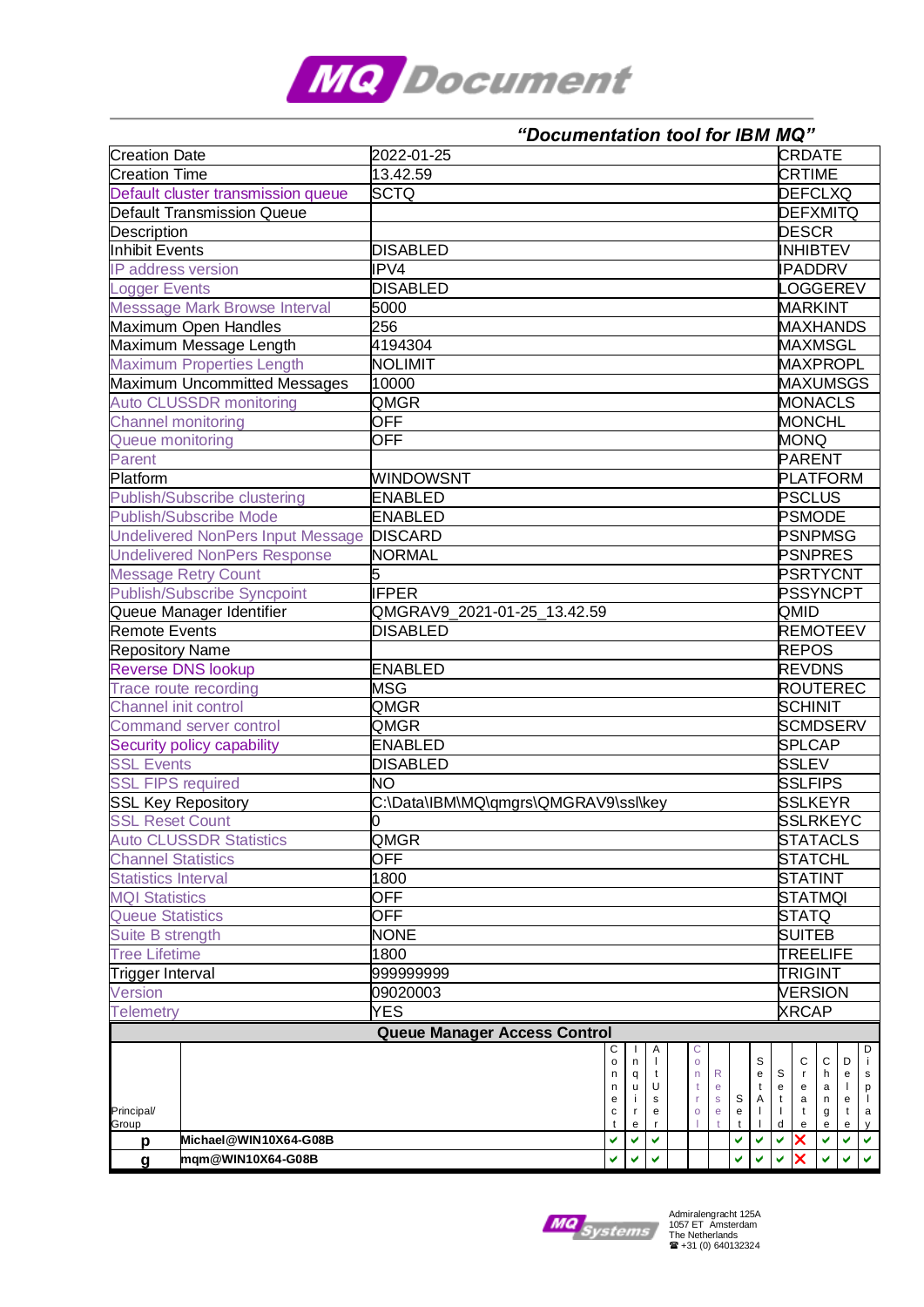

## *"Documentation tool for IBM MQ"*

## **Sample of Queue Manager ACL summary**

| <b>Access Control Summary for Queue Manager:</b><br>QMGRAV9 |                                           |                            |                                  |                                       |             |                                                 |                                                 |             |                                                  |                       |                                  |                            |                                  |                                       |
|-------------------------------------------------------------|-------------------------------------------|----------------------------|----------------------------------|---------------------------------------|-------------|-------------------------------------------------|-------------------------------------------------|-------------|--------------------------------------------------|-----------------------|----------------------------------|----------------------------|----------------------------------|---------------------------------------|
| mgm@WIN10X64-G08B<br>(group)                                |                                           |                            |                                  |                                       |             |                                                 |                                                 |             |                                                  |                       |                                  |                            |                                  |                                       |
|                                                             |                                           | С<br>o<br>n<br>n<br>e<br>С | n<br>q<br>u<br>÷<br>r            | Α<br>$\mathbf{I}$<br>t<br>U<br>s<br>e |             | C<br>$\circ$<br>n<br>t<br>r<br>$\circ$          | R<br>e<br>$\mathbf{s}$<br>e                     | S<br>e      | S<br>e<br>t<br>Α<br>J.                           | S<br>e<br>t<br>I.     | C<br>$\mathsf{r}$<br>e<br>a<br>t | C<br>h<br>a<br>n<br>g      | D<br>e<br>$\mathbf{I}$<br>e<br>t | D<br>Ť<br>s<br>p<br>$\mathbf{I}$<br>а |
|                                                             |                                           | t<br>✔                     | e<br>✔                           | r<br>V                                |             | ı                                               |                                                 | t<br>✔      | $\mathbf{I}$<br>V                                | d                     | e<br>✓                           | е<br>✔                     | e<br>✔                           | y<br>✔                                |
| qmgr<br>authinfo                                            | SYSTEM.DEFAULT.AUTHINFO.CRLLDAP           |                            | ✔                                |                                       |             |                                                 |                                                 |             |                                                  | ✔                     |                                  |                            | ✓                                | v                                     |
| lauthinfo                                                   | SYSTEM.DEFAULT.AUTHINFO.IDPWOS            |                            | ✔                                |                                       |             |                                                 |                                                 |             |                                                  |                       |                                  | ✔                          | ✔                                | V                                     |
| authinfo                                                    | SYSTEM.DEFAULT.AUTHINFO.IDPWLDAP          |                            | ✔                                |                                       |             |                                                 |                                                 |             |                                                  |                       |                                  |                            | ✔                                | v                                     |
| authinfo                                                    | SYSTEM.DEFAULT.AUTHINFO.OCSP              |                            | ✔                                |                                       |             |                                                 |                                                 |             |                                                  |                       |                                  |                            | ✔                                | V                                     |
| channel                                                     | SYSTEM.DEF.CLUSRCVR                       |                            |                                  |                                       |             | ✔                                               | ✔                                               |             |                                                  |                       |                                  | ✔                          | ✔                                | v                                     |
| lchannel                                                    | SYSTEM.DEF.SENDER                         |                            |                                  |                                       |             | ✔                                               | V                                               |             |                                                  |                       |                                  |                            | V                                | v                                     |
| lchannel                                                    | SYSTEM.DEF.AMQP                           |                            |                                  |                                       |             | ✔                                               | V                                               |             |                                                  |                       |                                  |                            | V                                | v                                     |
| channel                                                     | <b>SYSTEM.AUTO.RECEIVER</b>               |                            |                                  |                                       |             | ✔                                               | v                                               |             |                                                  |                       |                                  | ✔                          | ✔                                | v                                     |
| channel                                                     | <b>SYSTEM.DEF.REQUESTER</b>               |                            |                                  |                                       |             | ✔                                               | v                                               |             |                                                  |                       |                                  | ✔                          | ✔                                | ✔                                     |
| channel                                                     | SYSTEM.DEF.RECEIVER                       |                            |                                  |                                       |             | ✔                                               | ✔                                               |             |                                                  |                       |                                  | ✔                          | ✔                                | ✔                                     |
| lchannel                                                    | SYSTEM.DEF.SVRCONN                        |                            |                                  |                                       |             | ✔                                               | v                                               |             |                                                  |                       |                                  | ✔                          | ✔                                | v                                     |
| lchannel                                                    | <b>SYSTEM.DEF.CLUSSDR</b>                 |                            |                                  |                                       |             | ✔                                               | v                                               |             |                                                  |                       |                                  | ✔                          | V                                | v                                     |
| channel                                                     | SYSTEM.AUTO.SVRCONN                       |                            |                                  |                                       |             | ✔                                               | ✔                                               |             |                                                  |                       |                                  |                            | ✔                                | v                                     |
| cintconn                                                    | SYSTEM.DEF.CLNTCONN                       |                            |                                  |                                       |             |                                                 |                                                 |             |                                                  |                       |                                  | ✓                          | V                                | V                                     |
|                                                             | comminfoSYSTEM.DEFAULT.COMMINFO.MULTICAST |                            |                                  |                                       |             |                                                 |                                                 |             |                                                  |                       |                                  |                            | V                                | V                                     |
| llistener                                                   | SYSTEM.DEFAULT.LISTENER.LU62              |                            |                                  |                                       |             | ✔                                               |                                                 |             |                                                  |                       |                                  |                            | ✔                                | V                                     |
| llistener                                                   | SYSTEM.DEFAULT.LISTENER.SPX               |                            |                                  |                                       |             | ✓                                               |                                                 |             |                                                  |                       |                                  | v                          | V                                | V                                     |
| llistener                                                   | SYSTEM.DEFAULT.LISTENER.NETBIOS           |                            |                                  |                                       |             | ✓                                               |                                                 |             |                                                  |                       |                                  | ✔                          | V                                | v                                     |
| llistener                                                   | SYSTEM.DEFAULT.LISTENER.TCP               |                            |                                  |                                       |             | V                                               |                                                 |             |                                                  |                       |                                  |                            | V                                | V                                     |
| namelist                                                    | SYSTEM.QPUBSUB.SUBPOINT.NAMELIST          |                            | ✓                                |                                       |             |                                                 |                                                 |             |                                                  |                       |                                  | ✓                          | V                                | V                                     |
| Inamelist                                                   | SYSTEM.QPUBSUB.QUEUE.NAMELIST             |                            | ✔                                |                                       |             |                                                 |                                                 |             |                                                  |                       |                                  |                            | ✓                                | v                                     |
| namelist                                                    | SYSTEM.DEFAULT.NAMELIST                   |                            | ✓                                |                                       |             |                                                 |                                                 |             |                                                  |                       |                                  | ✓                          | ✓                                | V                                     |
| process                                                     | SYSTEM.DEFAULT.PROCESS                    |                            | ✔                                |                                       |             |                                                 |                                                 | ✔           |                                                  |                       |                                  | ✔                          | ✔                                | v                                     |
| service                                                     | SYSTEM.DEFAULT.SERVICE                    |                            |                                  |                                       |             | ✔                                               |                                                 |             |                                                  |                       |                                  |                            | ✔                                | v                                     |
| service                                                     | SYSTEM.AMQP.SERVICE                       |                            |                                  |                                       |             | ✔                                               |                                                 |             |                                                  |                       |                                  | ✔                          | ✓                                | V                                     |
|                                                             |                                           | В<br>r<br>o<br>W<br>s<br>е | H<br>n<br>q<br>u<br>т.<br>r<br>е | G<br>е<br>t                           | P<br>u<br>t | P<br>a<br>s<br>$\mathbf s$<br>Α<br>$\mathbf{I}$ | P<br>a<br>$\mathbf s$<br>s<br>$\mathbf{I}$<br>d | S<br>e<br>t | S<br>e<br>t<br>Α<br>$\mathbf{I}$<br>$\mathbf{I}$ | S<br>е<br>t<br>T<br>d | С<br>$\mathbf{I}$<br>е<br>a      | С<br>h<br>a<br>n<br>g<br>е | D<br>e<br>I.<br>е<br>t<br>е      | D<br>i.<br>s<br>p<br>a<br>V           |
| queue                                                       | SYSTEM.ADMIN.ACCOUNTING.QUEUE             | ✓                          | v                                | ✔                                     | ✔           | v                                               | ✔                                               | ✔           | v                                                | ✔                     | ✔                                | ✔                          | ✔                                | v                                     |
| queue                                                       | SYSTEM.ADMIN.ACTIVITY.QUEUE               | ✓                          | V                                | V                                     | V           | v                                               | V                                               | ✔           | V                                                | v                     | v                                | ✔                          | ✓                                | v                                     |
| queue                                                       | SYSTEM.ADMIN.CHANNEL.EVENT                | ✔                          | ✔                                | V                                     | ✔           | v                                               | v                                               | v           | V                                                | ✔                     | ✔                                | ✔                          | v                                | v                                     |
| queue                                                       | SYSTEM.ADMIN.COMMAND.EVENT                | V                          | v                                | V                                     | ✔           | ✔                                               | v                                               | ✔           | V                                                | v                     | ✔                                | V                          | v                                | v                                     |
| queue                                                       | SYSTEM.ADMIN.COMMAND.QUEUE                | ✔                          | ✔                                | ✔                                     | ✔           | ✔                                               | ✔                                               | ✔           | v                                                | ✔                     | ✔                                | ✔                          | ✔                                | v                                     |
| queue                                                       | SYSTEM.ADMIN.CONFIG.EVENT                 | ✓                          | v                                | v                                     | ✔           | ✓                                               | v                                               | ✔           | ✔                                                | v                     | ✔                                | ✔                          | v                                | v                                     |
| queue                                                       | SYSTEM.ADMIN.LOGGER.EVENT                 | ✔                          | v                                | ✔                                     | ✔           | ✔                                               | ✔                                               | ✔           | v                                                | v                     | ✔                                | ✔                          | ✔                                | ✓                                     |
| queue                                                       | SYSTEM.ADMIN.PERFM.EVENT                  | ✔                          | ✔                                | ✔                                     | ✔           | ✔                                               | ✔                                               | ✔           | v                                                | v                     | ✔                                | ✔                          | ✔                                | v                                     |
| queue                                                       | SYSTEM.ADMIN.PUBSUB.EVENT                 | ✔                          | ✔                                | ✔                                     | ✔           | ✔                                               | v                                               | ✔           | v                                                | v                     | ✔                                | ✔                          | ✔                                | v                                     |
| queue                                                       | SYSTEM.ADMIN.QMGR.EVENT                   | ✔                          | ✔                                | ✔                                     | ✔           | ✔                                               | v                                               | ✔           | v                                                | ✔                     | ✔                                |                            | ✔                                | v                                     |
| queue                                                       | SYSTEM.ADMIN.STATISTICS.QUEUE             | ✔                          | ✔                                | v                                     | ✔           | ✓                                               | v                                               | ✔           | v                                                | v                     | ✔                                | v                          | ✔                                | v                                     |
| queue                                                       | SYSTEM.BROKER.INTER.BROKER.COMMUNICATIONS | ✔                          | ✔                                | ✔                                     |             |                                                 | v                                               |             |                                                  |                       |                                  |                            |                                  | v                                     |
| queue                                                       | SYSTEM.CHANNEL.INITQ                      | v                          |                                  | V                                     | V           | $\checkmark$                                    | v                                               | V           | v                                                |                       | v                                |                            |                                  | v                                     |



Admiralengracht 125A 1057 ET Amsterdam The Netherlands +31 (0) 640132324